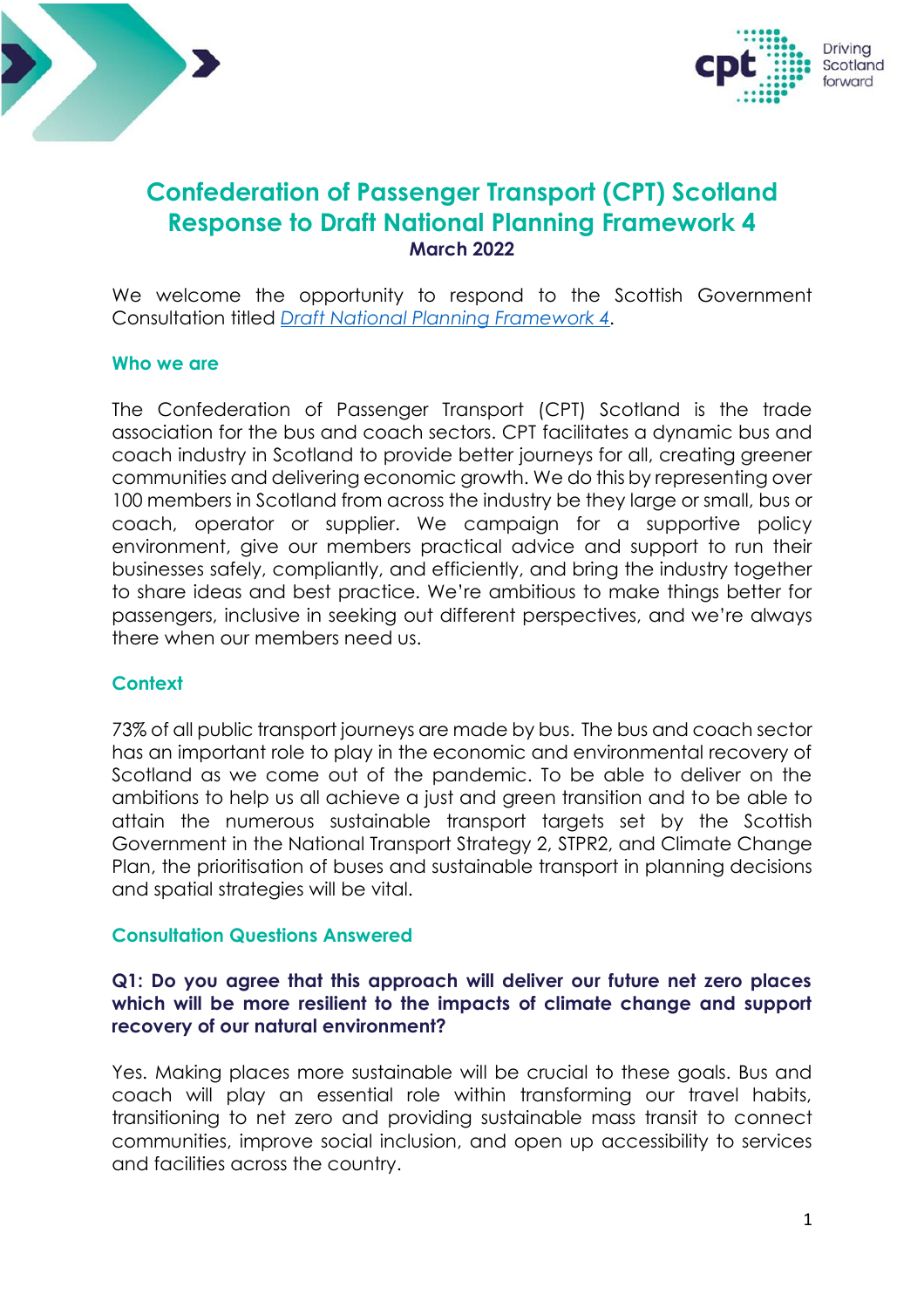



CPT Scotland believes that prioritising sustainable transport options in planning decisions will result in places which will be better connected with public transport options, less congested by cars, have cleaner air, safer roads<sup>1</sup> and create better access to work, education, facilities, and services for the people living in them.

# **Q2: Do you agree that this approach will deliver our future places, homes and neighbourhoods which will be better, healthier and more vibrant places to live?**

Yes, CPT Scotland agrees that making it easier for people to access facilities and services locally is important to help reduce some journeys. However, it is important that language in NPF4 recognises that not all 20 minutes neighbourhoods will have all the facilities, employment and services needed for locals. To access these and link with friends and family, locals will need to travel between 20 minute neighbourhoods and this is when sustainable public transport comes in. Travel hubs and bus prioritisation options will play a key role making sure that active travel and public transport are seamlessly linked. Spatial planning must also take into account that any removal of roads will also result in removal of public transport options.

# **Q3: Do you agree that this approach will deliver our future places which will attract new investment, build business confidence, stimulate entrepreneurship and facilitate future ways of working – improving economic, social and environmental wellbeing?**

Yes. CPT Scotland believes that making sure all communities and developments are well connected via sustainable transport options through planning mechanisms will help reduce car use on our roads, which in turn will reduce congestion, improve air quality and road safety and make our buses more reliable, quicker and cheaper.

Equally, the push for decarbonisation of the bus fleet provides a huge economic opportunity for Scottish businesses. We have a growing sector looking at electric and hydrogen vehicles. In Scotland we have ADL who produce high quality electric and hydrogen buses, alongside many other businesses involved in the production and supply processes for vehicles, infrastructure, charging and maintenance of these green fleets. Policies aimed at decarbonising our public transport options is key to their ability to expand, creating new jobs and contributing to the Scottish economy. It is also

<sup>&</sup>lt;sup>1</sup> School Streets, Sustrans, accessed March 2022 [https://www.sustrans.org.uk/our](https://www.sustrans.org.uk/our-blog/opinion/2020/august/school-streets-provide-solution-to-inactivity-congestion-and-air-pollution)[blog/opinion/2020/august/school-streets-provide-solution-to-inactivity-congestion-and-air-pollution](https://www.sustrans.org.uk/our-blog/opinion/2020/august/school-streets-provide-solution-to-inactivity-congestion-and-air-pollution)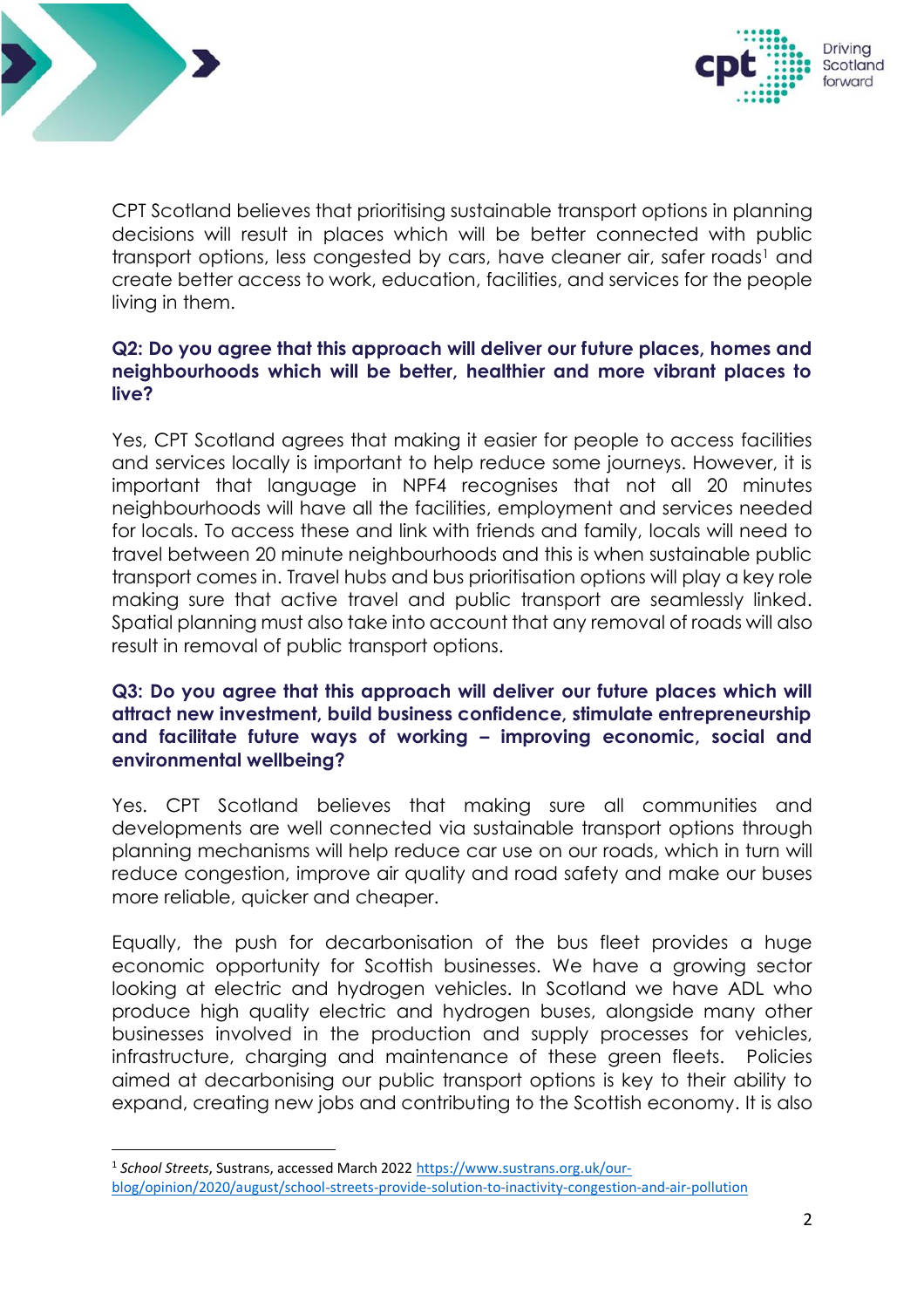



important to note that public transport is a sustainable transport option and every worker in the sector contributes to a greener economy. Finally, public transport and our wider network of suppliers and manufacturers are a large employer in Scotland, with over 14,000 employed by bus and coach operators alone2.

# **Q4: Do you agree that this approach will deliver our future places which will be distinctive, safe and pleasant, easy to move around, welcoming, naturepositive and resource efficient?**

Yes. CPT Scotland believes that prioritising sustainable transport options and instigating car demand management measures in planning decisions and spatial planning will reduce car use. Less cars on our roads will result in cleaner air, safer roads and less congestion. Over the last 50 years, bus journey times have increased by almost 50% in the more congested urban areas. The net result has been a significant decline in bus use from over 13 billion journeys a year in UK to less than 5 billion. This shows a direct correlation between operating speeds and patronage: research has shown that a reduction of 10% in bus speeds is estimated to result in a loss of between 9.6% and 14% in patronage.<sup>3</sup> With less congestion buses and coaches become quicker and more reliable and therefore cheaper to run for operators. Faster, cheaper and more reliable public transport options incentivises people to use them.

## **Q5: Do you agree that the spatial strategy will deliver future places that overall are sustainable, liveable, productive and distinctive?**

Yes. CPT Scotland believes that placing a priority on sustainable transport options in spatial plans and planning decisions will make public transport options cheaper, more reliable, and quicker. This means public transport options become more attractive for people to use, leaving their cars at home. This reduces congestion making our streets safer, cleaner, and better places to live near to. Additionally cheaper and more reliable public transport options will open up access to work, education, and facilities for many who could not access them before due to them not having a car.

<sup>2</sup> *Transport Statistics- Bus and Coach*, Transport Scotland, accessed March 2022 [https://www.transport.gov.scot/publication/scottish-transport-statistics-no-39-2020-edition/chapter-2-bus](https://www.transport.gov.scot/publication/scottish-transport-statistics-no-39-2020-edition/chapter-2-bus-and-coach-travel/)[and-coach-travel/](https://www.transport.gov.scot/publication/scottish-transport-statistics-no-39-2020-edition/chapter-2-bus-and-coach-travel/)

<sup>3</sup> *Intervention 10 – Reallocation of roadspace for buses*, STPR2, , Transport Scotland, accessed March 2022 <https://www.transport.gov.scot/media/49062/stpr2-phase-1-ast-project-10-bus-priority-3-feb-2021.pdf>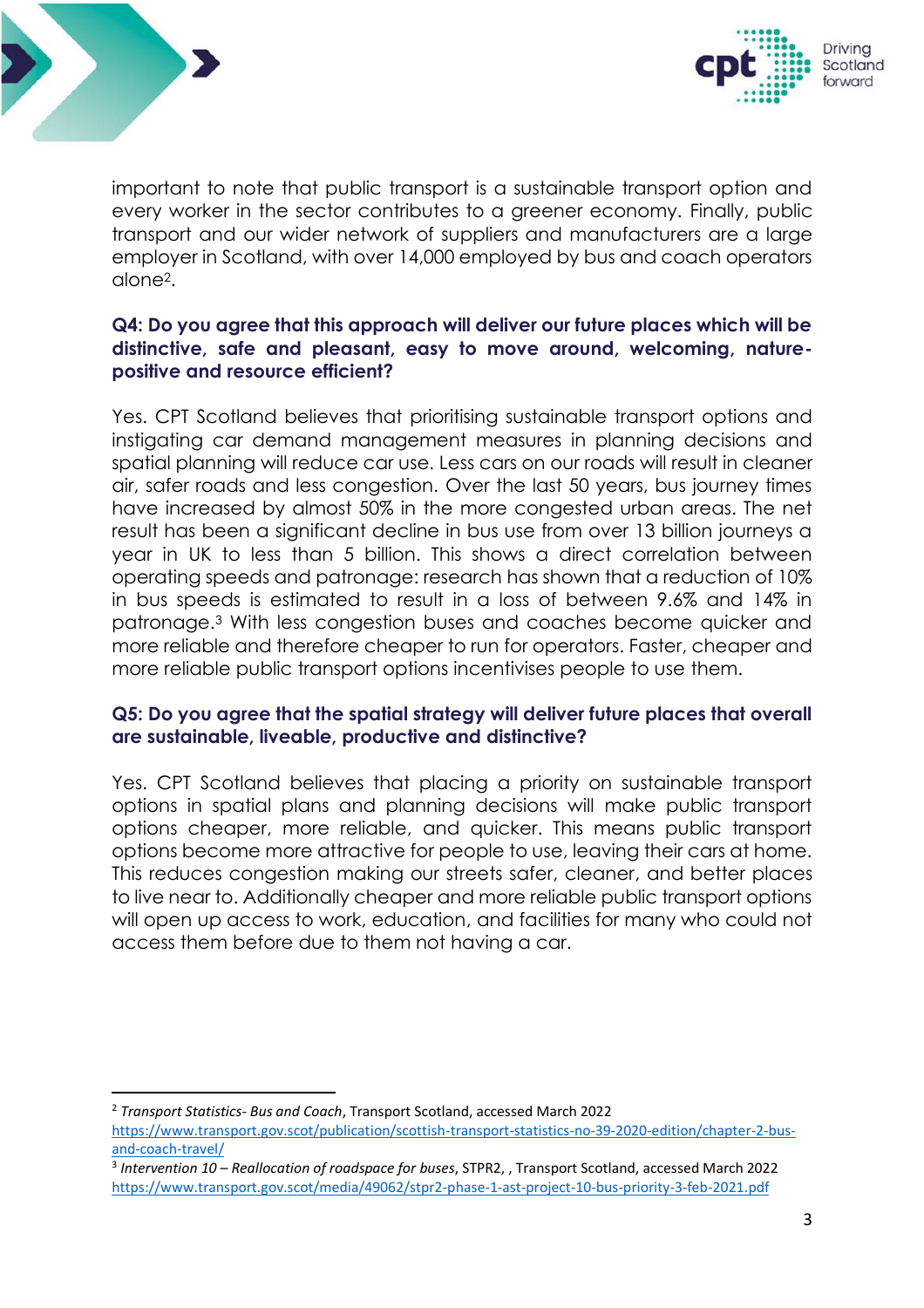



#### **Q6: Do you agree that these spatial principles will enable the right choices to be made about where development should be located?**

It depends. CPT Scotland believes that the spatial principles are correct but have to be considered in the wider context. For example, compact growth and local living have their limits. Some family members, services, facilities, jobs, and education institutions will likely be outwith the local areas people live in. In those circumstances, mass transit links will still be needed to get people from their areas of compact local living to other areas. Local spatial plans need to make sure those connections are embedded in, and the principles need to reflect that too. So "local living with public transport connections" should be the principle strived for in this framework.

We also welcome a just transition as a principle. As the document states, we have to make sure that the just transition "journey is fair and creates a better future for everyone". This also has to be the case for all organisations that are asked to contribute to the Net Zero targets set by government. For example, the Programme for Government sets out the highly ambitious target for bus decarbonisation of replacing half the diesel bus fleet by 2023. Bus operators are already engaged in the decarbonisation process, making greater progress to reduce carbon emissions than any other transport mode. However, in accelerating targets, it is important that bus operators are not penalised and, to that end, the Scottish Government has provided funding via the [Scottish](https://www.transport.gov.scot/public-transport/buses/scottish-zero-emission-bus-challenge-fund/)  [Zero Emission Bus](https://www.transport.gov.scot/public-transport/buses/scottish-zero-emission-bus-challenge-fund/) (ScotZEB) challenge fund scheme to help purchase new zero emission buses. It is important to note that this scheme provides less than 40% towards total cost of new zero emission bus, with operators making up the difference. This government contribution is getting progressively lower during each round of funding. Bus operators are coming out of a challenging time with Covid, unable to generate any profit over the last two years. There are those, many of them SMEs, which simply cannot afford to decarbonise their fleets at this moment. This means they are left at a disadvantage compared to other, larger operators, who may have the ability to take advantage of the ScotZEB scheme currently. These local companies are not getting a just transition. The principle has to include the ability of local businesses to be more able to shape their places and transition to net zero and environmentally sustainable ways of living. Currently the plan focusses only on local people and where they live, not the businesses they work in.

## **Q14: Do you agree with this summary of challenges and opportunities for this action area?**

Yes and No. CPT Scotland broadly agrees with the actions presented in the Central Urban Transformation but we have some issues regarding the opportunities. It is our belief that more focus on public transport should be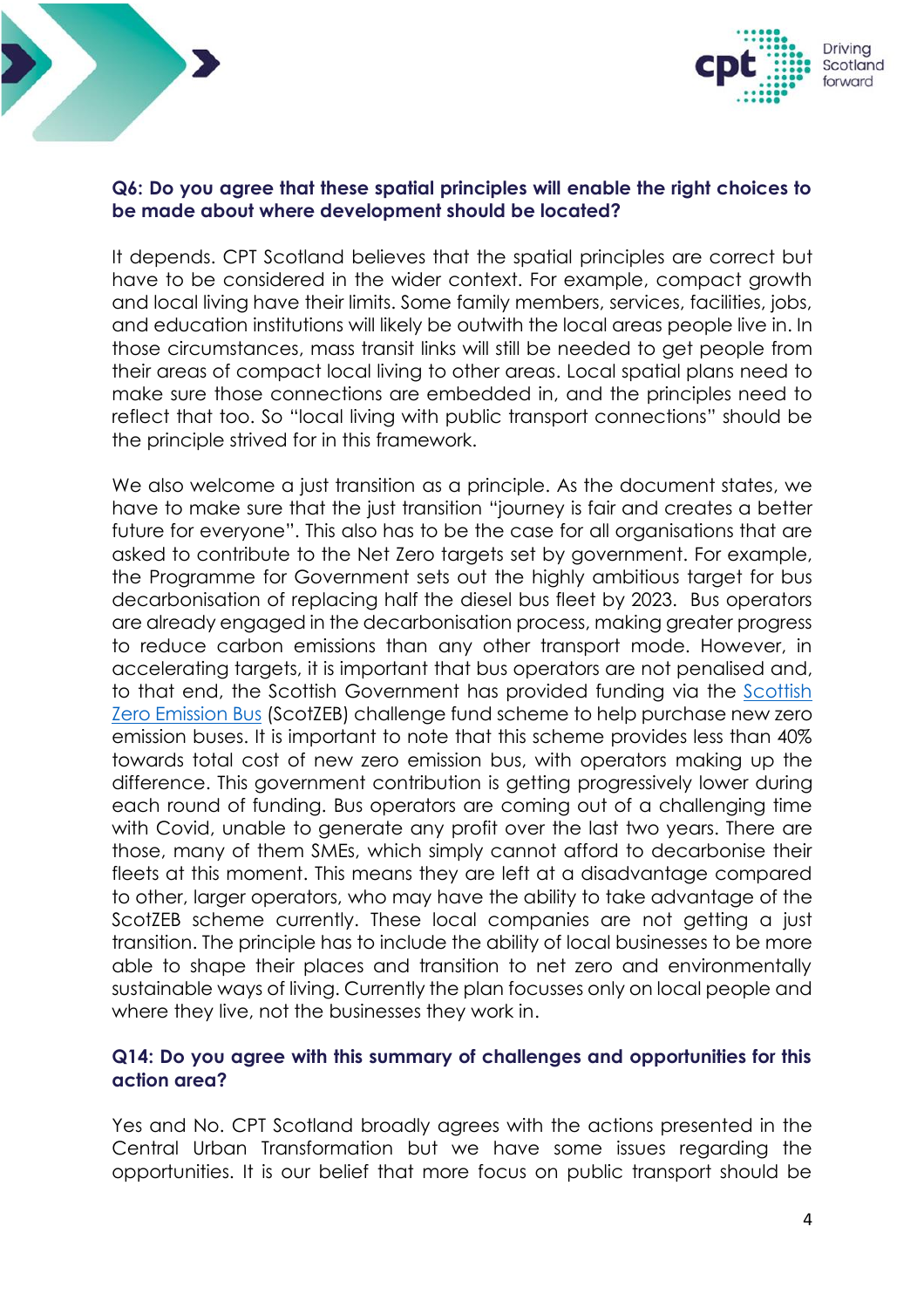



made in many of these action areas. It is noticeable that active travel is mentioned in several areas whilst public transport, especially bus, is not. We appreciate active travel sits top of the sustainable transport hierarchy, however, public transport sits just below and has just as an important role to play in connecting our communities and opening up access to jobs, education and social activities. We believe NPF4 should recognise that almost three quarters of all public transport journeys are made by bus and that should be reflected through recognition of its need in action areas.

#### **Q15: What are your views on these strategic actions for this action area?**

#### **13. Pioneer low-carbon, resilient urban living**

Whilst we broadly agree with the premise of 20 minute neighbourhoods it is very clear that the consideration of public travel is missing. Active travel is specifically mentioned in this section yet, it is important to recognise that not all 20 minutes neighbourhoods will have all the facilities, employment. education and services needed for locals. To access these and link with friends and family, locals will need to travel between 20 minute neighbourhoods, distances often out of bike or walking range, and this is when sustainable public transport comes in. 73% of all public transport journeys in Scotland are made by bus. Travel hubs and bus prioritisation options will play a key role making sure that active travel and public transport are seamlessly linked. This action must also take into account that any removal of roads will also result in removal of public transport options. We believe if active travel is being specifically mentioned in this section, public transport should be too.

#### **14. Reinvent and future proof city centres**

We believe that an important part of city transformation is the development of the mass transit options found within it. People must be able to get around cities to be able to access facilities, services, work, education and family and friends. Many of these journeys will be too far for bike or walking so people will have to choose alternative transport options. Sustainable public transport is key here yet public transport does not have a strong presence in this section. It is our opinion that public transport has to be an important part of any city transformation plan and it has to be mentioned specifically in this section to make sure it is recognised as such.

#### **20. Reimagine development on the urban fringe**

We agree with the principles in this section. However, whilst the section talks about rail and active travel, there is no mention of the role that coach can bring to development on urban fringe, especially around tourism and linking urban dwellers with more rural Scotland. The coach industry is a key element of Scottish Tourism and the wider Scottish Economy. Scotland's 300 coach companies directly employ 4,000 people and the industry supports 1.8m tourist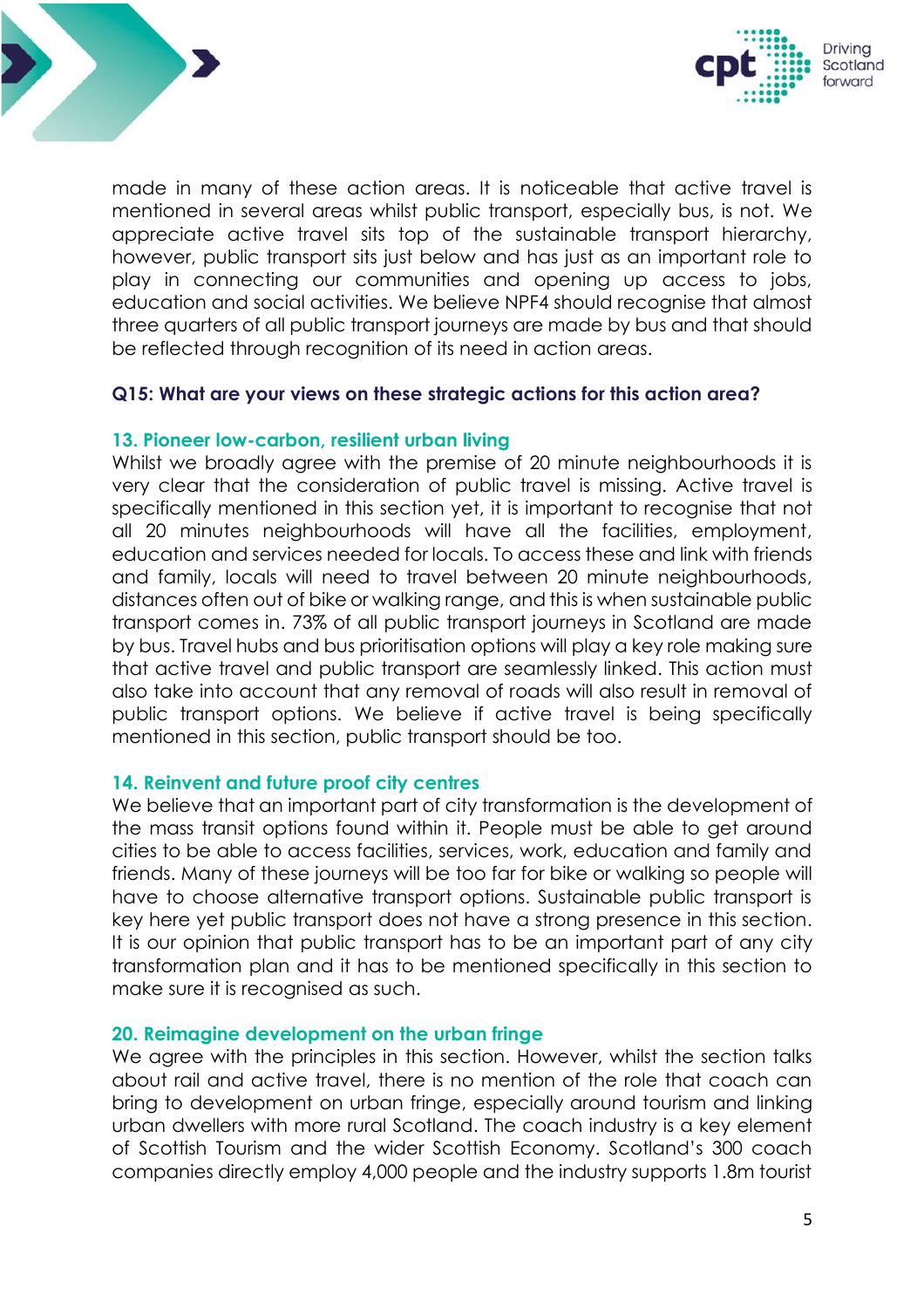



journeys annually, equating to over £850m of value to the Scottish Economy. Coaches regularly transport large numbers of people to Scotland's towns, cities, destinations, attractions, and hotels. The industry plays an essential role in cruise ship tourism, carrying passengers all across the country from their port of arrival. Coach travel is one of the most environmentally sustainable and socially inclusive modes of transport. Over 57% of our domestic passengers are over 55 and, for some, coach holidays are the sole opportunity for travel and offer a much-needed escape from social isolation. Coaches offer safe, door to door travel to Scotland's world class hotels, attractions, destinations, and experiences.

To be able to maximise this sustainable form of travel it is imperative that the right infrastructure (coach parking, facilities for drivers) is installed in key strategic locations across the whole of Scotland.

CPT Scotland would like to see coach specifically recognised in this section as an opportunity to help deliver this action.

## **21. Improve urban accessibility**

CPT Scotland welcomes this action, especially the focus on mass transit options. However, we would like to see specific mention of bus prioritisation measures. Over the last 50 years, bus journey times have increased by almost 50% in the more congested urban areas.<sup>4</sup> The net result has been a significant decline in bus use from over 13 billion journeys a year in UK to less than 5 billion. This shows a direct correlation between operating speeds and patronage: research has shown that a reduction of 10% in bus speeds is estimated to result in a loss of between 9.6% and 14% in patronage.<sup>5</sup> Bus prioritisation measures can increase bus speed and reliability which in turn makes it cheaper for operators to run. This in turn reduces fares, increasing bus use even further.

CPT Scotland is asking that bus prioritisation be specifically recognised and mentioned in this section to make sure it is embedded in the framework in the way that we believe it should be to help reduce car use.

# **Q18: What are your overall views on this proposed national spatial strategy?**

CPT Scotland very much welcomes the proposed national spatial strategy. We are particularly pleased to see a focus on sustainable transport options and a push away from the focus on car. We believe that this strategy presents a

<sup>4</sup> *The Impact Of Congestion On Bus Passengers*, Greener Journeys, 2016- accessed Feb 2022 [https://greenertransportsolutions.com/wp-content/uploads/2016/06/Prof-David-Begg-The-Impact-of-](https://greenertransportsolutions.com/wp-content/uploads/2016/06/Prof-David-Begg-The-Impact-of-Congestion-on-Bus-Passengers-Digital-FINAL.pdf)[Congestion-on-Bus-Passengers-Digital-FINAL.pdf](https://greenertransportsolutions.com/wp-content/uploads/2016/06/Prof-David-Begg-The-Impact-of-Congestion-on-Bus-Passengers-Digital-FINAL.pdf)

<sup>5</sup> *Intervention 10 – Reallocation of roadspace for buses*, STPR2, , Transport Scotland, accessed March 2022 <https://www.transport.gov.scot/media/49062/stpr2-phase-1-ast-project-10-bus-priority-3-feb-2021.pdf>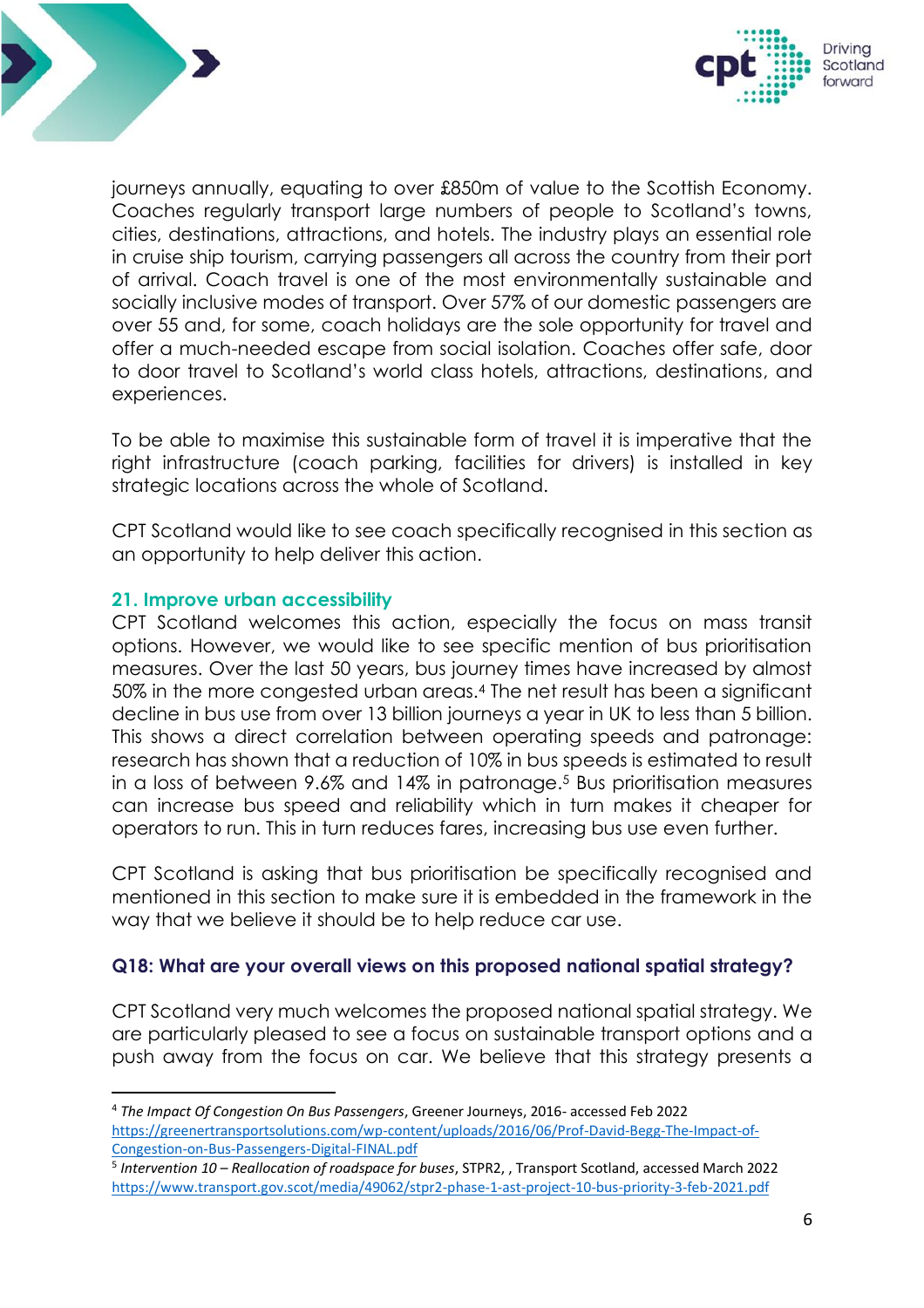



significant opportunity for local authorities to create local plans which will transform how we travel in this country and make use of public transport easier, more convenient and cheaper.

Whilst we welcome the strategy, a familiar theme throughout is that there is a specific focus on active travel, with bus often overlooked, despite being the predominant mode of public transport and an essential service for those that walk, wheel or cycle when circumstances make those options impossible or unappealing. Whilst we appreciate active travel sits on top of the sustainable travel hierarchy, public transport sits just below and has an equally important role to play in reaching our Net Zero goals, priorities set out in the National Transport Strategy and reaching a green Just Transition. Therefore, we would like to see an increased mention/recognition of public transport throughout the document to make sure planners using the framework easily recognise it has an equally important role to play alongside active travel.

# **Q21: Do you think there are other developments, not already considered in supporting documents, that should be considered for national development status?**

CPT Scotland believes that Bus Service Improvement Partnerships (BSIPS), funded through the Bus Partnership Fund<sup>6</sup>, and the bus prioritisation measures that come from these should be considered a national development. 73% of all public transport journeys are made by bus in Scotland. 7% of all journeys in Scotland in 2019 were made by bus, less than 1% on bike. Active travel has a clear pathway for the proliferation of active travel measures in the framework. However, bus prioritisation which speed up buses, make them more reliable, reduce fares for passengers and increase sustainable transport alternatives for people only gets a passing mention.

CPT Scotland believes that bus prioritisation measures should be delivered at a strategic level at the same pace, at the same time and with the same priority as active travel measures. Our towns and cities have very limited road space and there needs to be a strategic approach to roadspace reallocation to make sure bus and active travel routes are added in a way which complement each other. They should not be competing for the same road space, yet as it stands in this document active travel will get priority. CPT Scotland is concerned that due to this, road space on strategically important bus routes could be reallocated to active travel rather than bus, causing bus routes across cities to become disjointed. This could increase bus journey times, make buses less reliable, increase fares and reduce options for travellers, all

<sup>6</sup> *Bus Partnership Fund*, Scottish Government- accessed March 2022 [https://www.transport.gov.scot/public](https://www.transport.gov.scot/public-transport/buses/bus-partnership-fund/)[transport/buses/bus-partnership-fund/](https://www.transport.gov.scot/public-transport/buses/bus-partnership-fund/)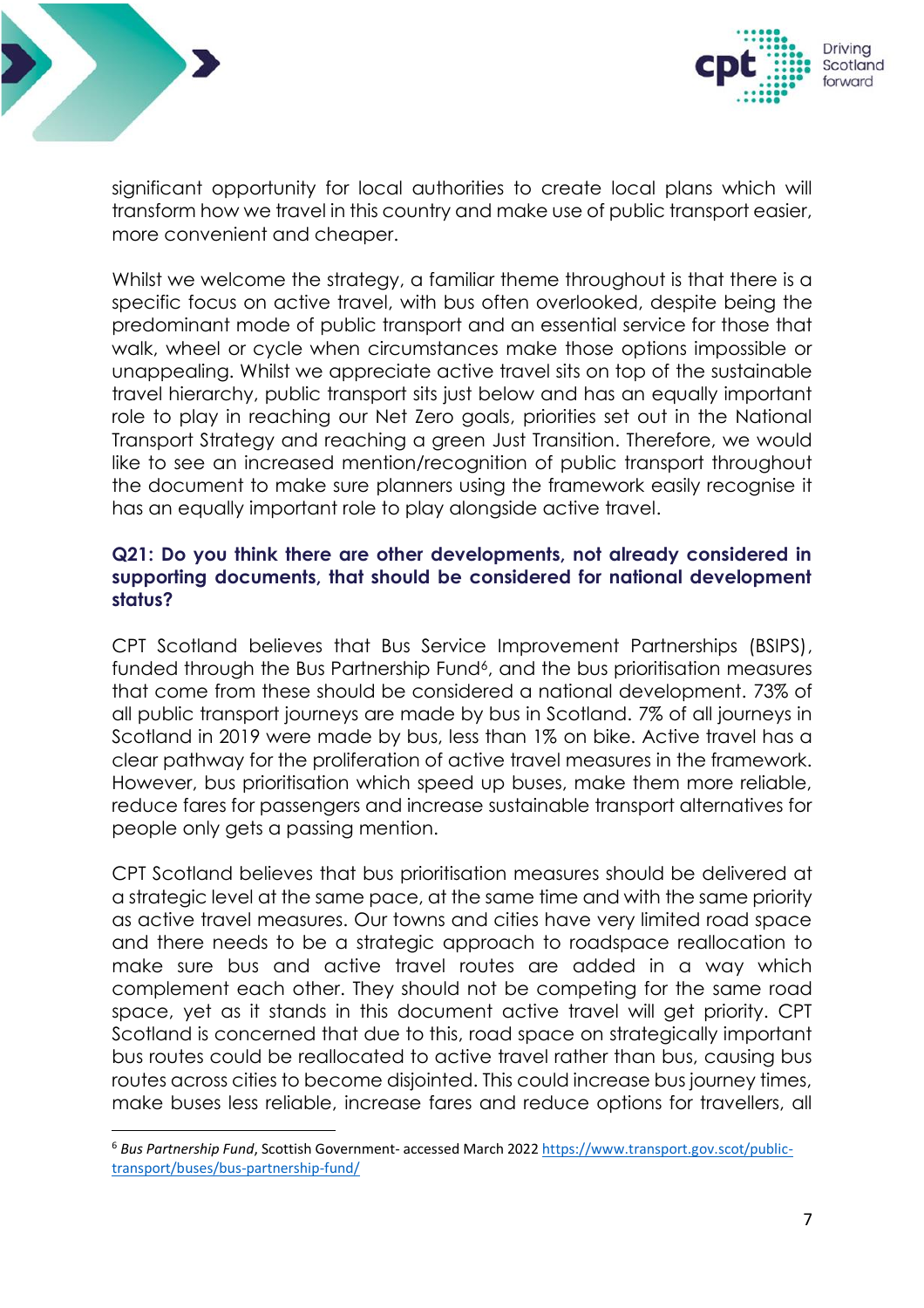



resulting in less use of sustainable transport options. It is also worth mentioning that before serious sticks in car use demand management can be rolled out, people must have reliable, affordable and convenient alternatives ready to choose from. That is why making sure both active travel and bus prioritisation options are delivered with same speed and strategic importance is paramount. The fact that, in this framework, BSIPs and bus prioritisation measures do not have national development status equal to active travel is of concern.

## **Policy 1: Plan-led approach to sustainable development**

## **Q23: Do you agree with this policy approach?**

Yes. Local authorities should be working with bus operators via Bus Service Improvement Partnerships (BSIPs), to make sure that all bus services and routes can deliver on connecting the right communities together. It will also become imperative for new developments to consult with BSIPs to make sure any new large developments can be viably served by public transport options before acceptance is granted.

## **Policy 2: Climate emergency**

# **Q24: Do you agree that this policy will ensure the planning system takes account of the need to address the climate emergency?**

While the policy covers many areas that will address climate emergency, we believe there is not enough mention regarding demand management for car use. If government is serious about reducing car km by 20% it has to be clear what tools local authorities can use to get this done. Only by disincentivising people to use their cars will we realistically see a behaviour change that will lead to modal shift.

It is also worth mentioning that CPT Scotland believes that Scottish Government has to ensure that national targets are reflected in local plans. Local Authorities have to be held accountable to this framework and we want to see more regarding how this will be done in the document.

#### **Policy 7: Local living (20 minute neighbourhoods)**

## **Q29: Do you agree that this policy sufficiently addresses the need to support local living?**

As per the answer in Q15. Whilst we broadly agree with the premise of 20 minute neighbourhoods it is very clear that the specific prioritisation of public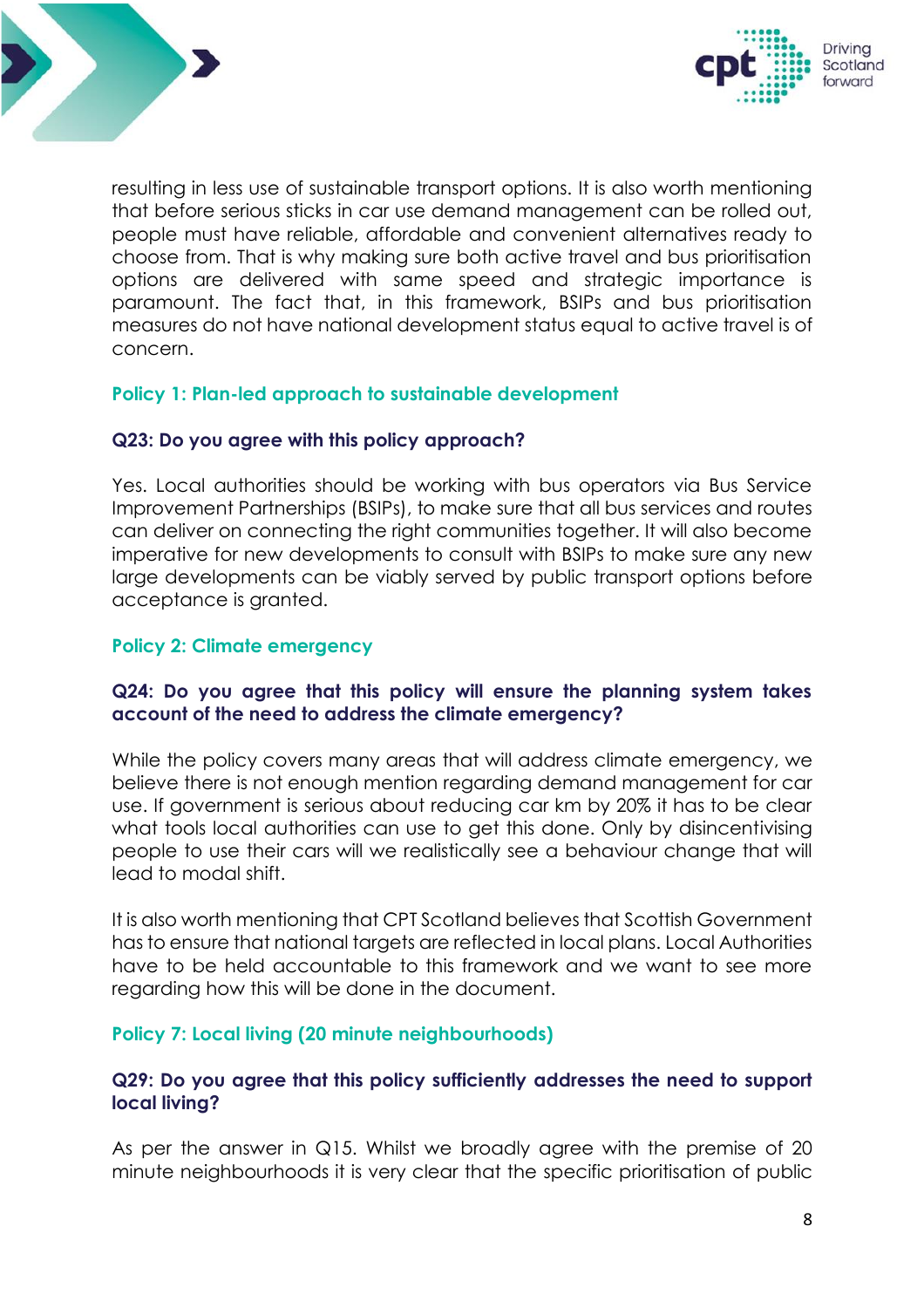



travel is sorely missing. Active travel is specifically mentioned yet it is important to recognise that not all 20 minutes neighbourhoods will have all the facilities, employment, education and services needed for locals. This is particularly true in rural areas where the delivery of services and extent of local infrastructure may not necessarily be supported by the surrounding density of population. To access these and link with friends and family, locals will need to travel between 20 minute neighbourhoods, distances often out of bike or walking range, and this is when sustainable public transport comes in. 73% of all public transport journeys in Scotland are made by bus. Travel hubs and bus prioritisation options will play a key role in 20 minute neighbourhoods making sure that active travel and public transport are seamlessly linked. This action must also take into account that any removal of roads to vehicles will also result in removal of public transport options. It is important public transport has a prominent mention in this policy

# **Policy 8: Infrastructure First**

# **Q30: Do you agree that this policy ensures that we make best use of existing infrastructure and take an infrastructure first approach to planning?**

CPT Scotland broadly supports this policy. However, we believe that bus prioritisation infrastructure should be delivered at a strategic level at the same pace, at the same time and with the same priority as active travel measures. Our towns and cities have very limited road space and there needs to be a strategic approach to roadspace reallocation to make sure bus and active travel routes are added in a way which complement each other. They should not be competing for the same road space, yet as it stands in this document active travel will get priority. CPT Scotland is concerned that due to this road space on strategically important bus routes could be reallocated to active travel rather than bus, causing bus routes across cities to become disjointed. This could increase bus journey times, make buses less reliable, increase fares and reduce options for travellers, all resulting in less use of sustainable transport options. It is also worth mentioning that before we can introduce serious sticks to get people out of their car, people must have reliable, affordable and convenient alternatives ready to choose from.

#### **Policy 10: Sustainable transport**

# **Q32: Do you agree that this policy will reduce the need to travel unsustainably, decarbonise our transport system and promote active travel choices?**

Yes. We very much welcome the content in Policy 10. Prioritising public transport over car in planning will mean developers and local authority decision makers will have to specifically take public transport provision into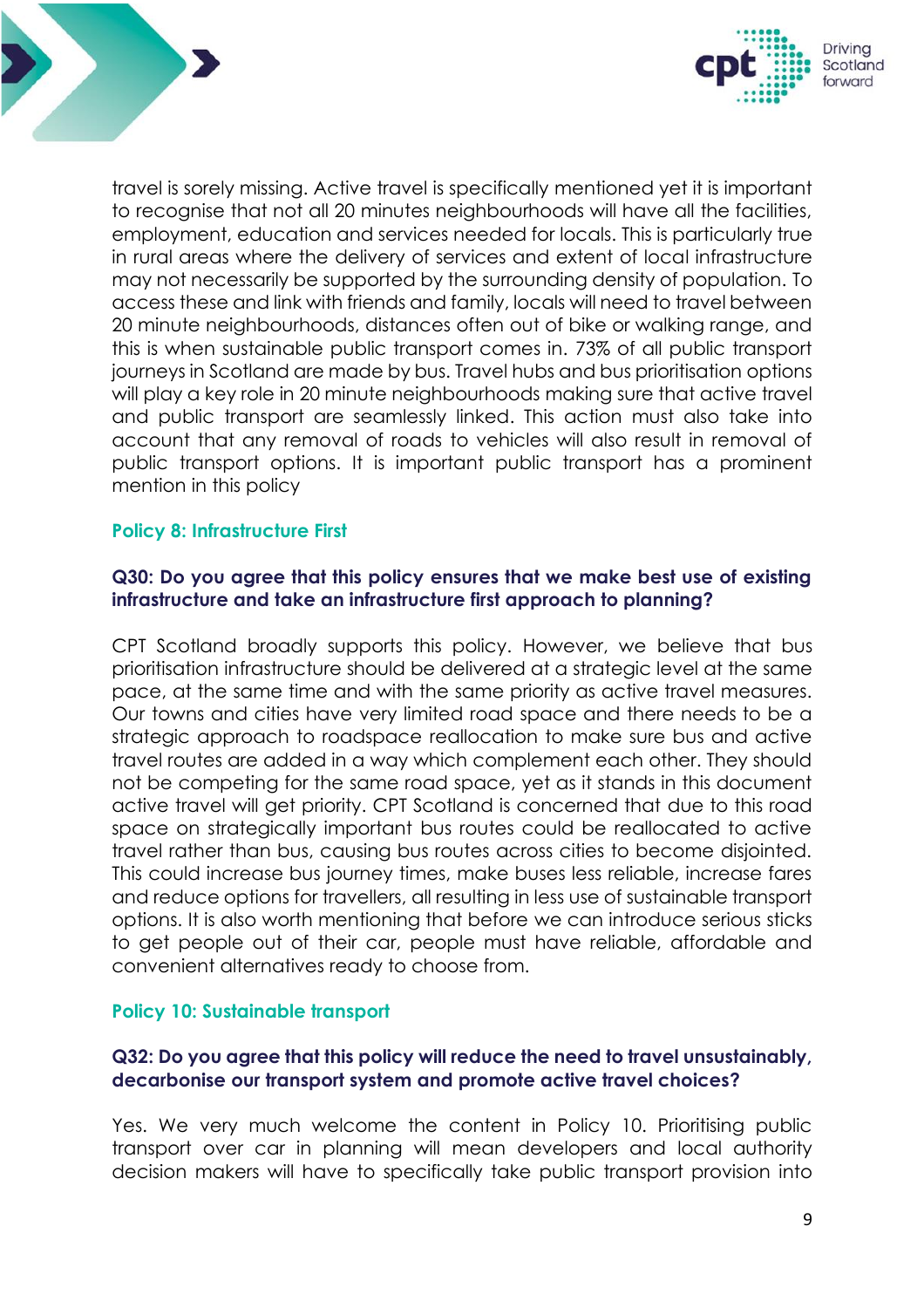



consideration. This should ensure that people will have a choice when it comes to travel and having a convenient, affordable and reliable sustainable alternative to a car on their doorstep will help modal shift. We also hope this will highlight the effectiveness of Bus Service Improvement Partnerships (BSIPs) which will be imperative in making sure local authorities, developers and bus operators are working together on delivering bus networks which are needed and viable.

There is, however, one section where we have specific concern. In section (i) of Policy 10 the following is noted:

• the need to as far as possible facilitate access by reliable public transport, ideally supporting the use of existing services **or new services that do not require on-going public sector funding**.

We would like to highlight that every registered bus service in Scotland receives on-going public sector funding. The money that government invests in buses directly benefits passengers, not the operators. Ongoing government support invested in bus comes in the form of the [Bus Service Operators Grant](https://www.transport.gov.scot/public-transport/buses/bus-services-operators-grant/) (BSOG) (Soon to be [Network Support Grant](https://www.transport.gov.scot/public-transport/buses/network-support-grant/) (NSG)) and supported services for local authorities. These tranches all have one thing in common- making fares cheaper for passengers and keeping less used routes operating. All registered bus routes benefit from BSOG funding. Therefore, CPT Scotland would like the highlighted line in bullet point above removed from the document or amended to reflect the likely intention that a service may receive some local authority support initially until it is commercially viable to operate.

#### **Policy 17: Sustainable tourism**

# **Q38: Do you agree that this policy will help to inspire people to visit Scotland, and support sustainable tourism which benefits local people and is consistent with our netzero and nature commitments?**

Yes. We also believe that coaches should be specifically mentioned in this section as they play a vital role in the sustainable tourism.

The coach industry is a key element of Scottish Tourism and the wider Scottish Economy. Scotland's 300 coach companies directly employ 4,000 people and the industry supports 1.8m tourist journeys annually, equating to over £850m of value to the Scottish Economy. Coaches regularly transport large numbers of people to Scotland's towns, cities, destinations, attractions, and hotels. The industry plays an essential role in cruise ship tourism, carrying passengers all across the country from their port of arrival.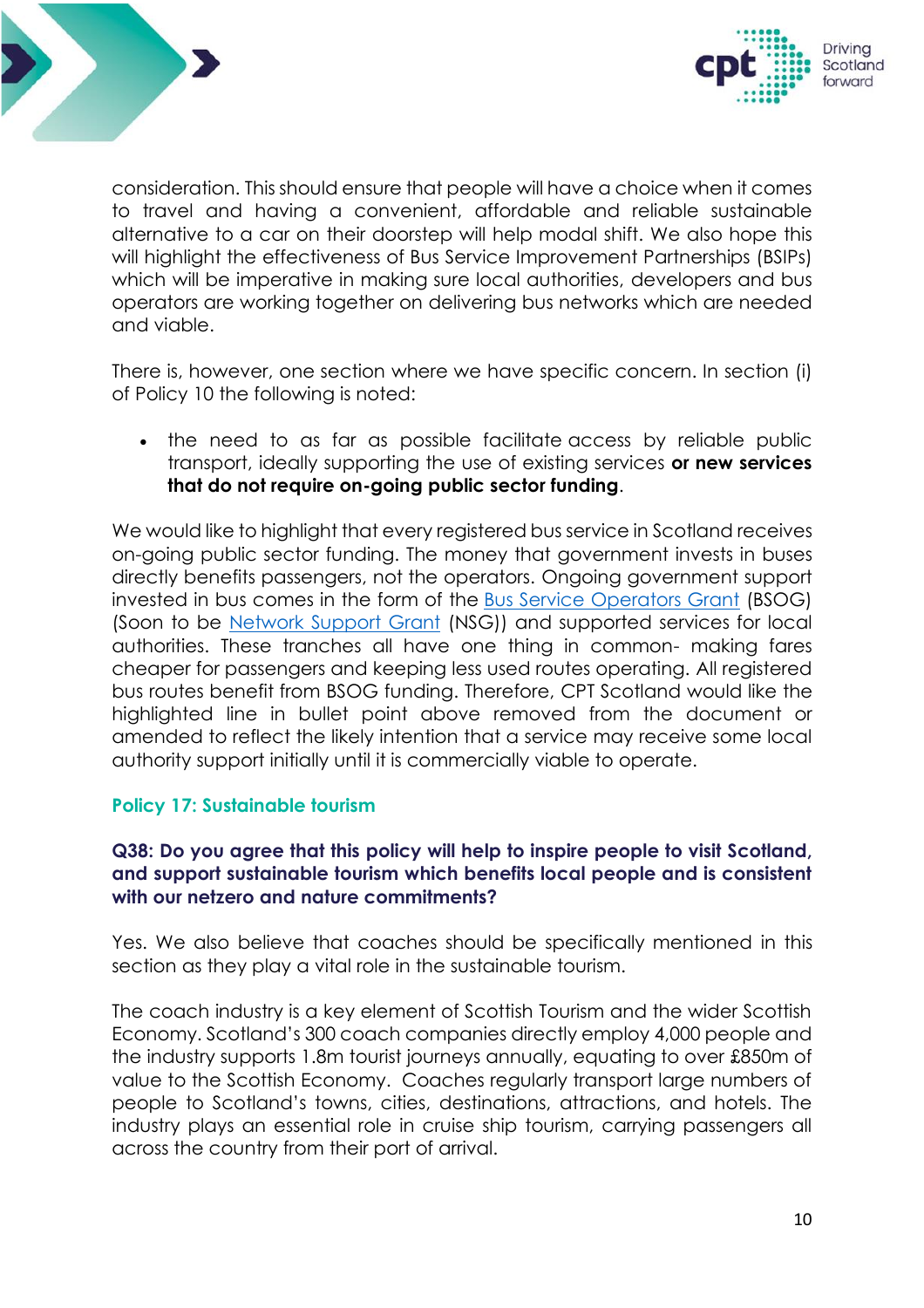



Coach travel is also one of the most environmentally sustainable and socially inclusive modes of transport. Over 57% of our domestic passengers are over 55 and, for some, coach holidays are the sole opportunity for travel and offer a much-needed escape from social isolation. Coaches offer safe, door to door travel to Scotland's world class hotels, attractions, destinations, and experiences.

A resilient Scottish coach industry would be well placed to support the sustainable tourism recovery outlined by the Scottish Government and is keen to do so. A thriving and prosperous coach industry should be a central plank of Scotland's plans to recover from the Covid-19 pandemic and contribute to building back the hard-hit tourism sector in all corners of Scotland.

## **Policies 24 to 27: Distinctive places (City, town, commercial and local centres)**

## **Q45: Do you agree that these policies will ensure Scotland's places will support low carbon urban living?**

Yes. We are pleased that public transport is recognised in this section, albeit in passing. However, we believe more emphasis on the provision and prioritisation of public transport should be highlighted. Bus plays an integral role in connecting different parts of cities together and towns to cities. This opens up affordable, convenient and reliable access to city and town centres from further afield, opening up access to jobs, education, facilities and services. Whilst we appreciate the focus on increasing active travel options in these policy areas, we would like public transport to have equal importance and focus as many journeys people take will be too far to cycle or walk, and real affordable and sustainable alternatives to a car are needed.

# **Q54: Do you agree with our proposed priorities for the delivery of the spatial strategy?**

Yes. CPT Scotland agrees in principle with the proposed priorities. However, we would like to note our concern with available resources for local authorities to deliver on the strategy. Due to central government real term cuts, over the last decade or so, Local Authorities have trimmed down their capacity and skill banks almost to the bone. This may mean that some local authorities will not have the requisite number or expertise within staff teams to deliver on the strategy. It is unlikely that most local authorities will manage to deliver on this strategy in full without a substantial increase in their block grant, so they can reinvest in building back the capacity and skill sets lost over the last few years. Without this it is likely that only easy, non-transformational, parts of the strategy will be delivered, leaving the ultimate aims of NPF4 unmet.